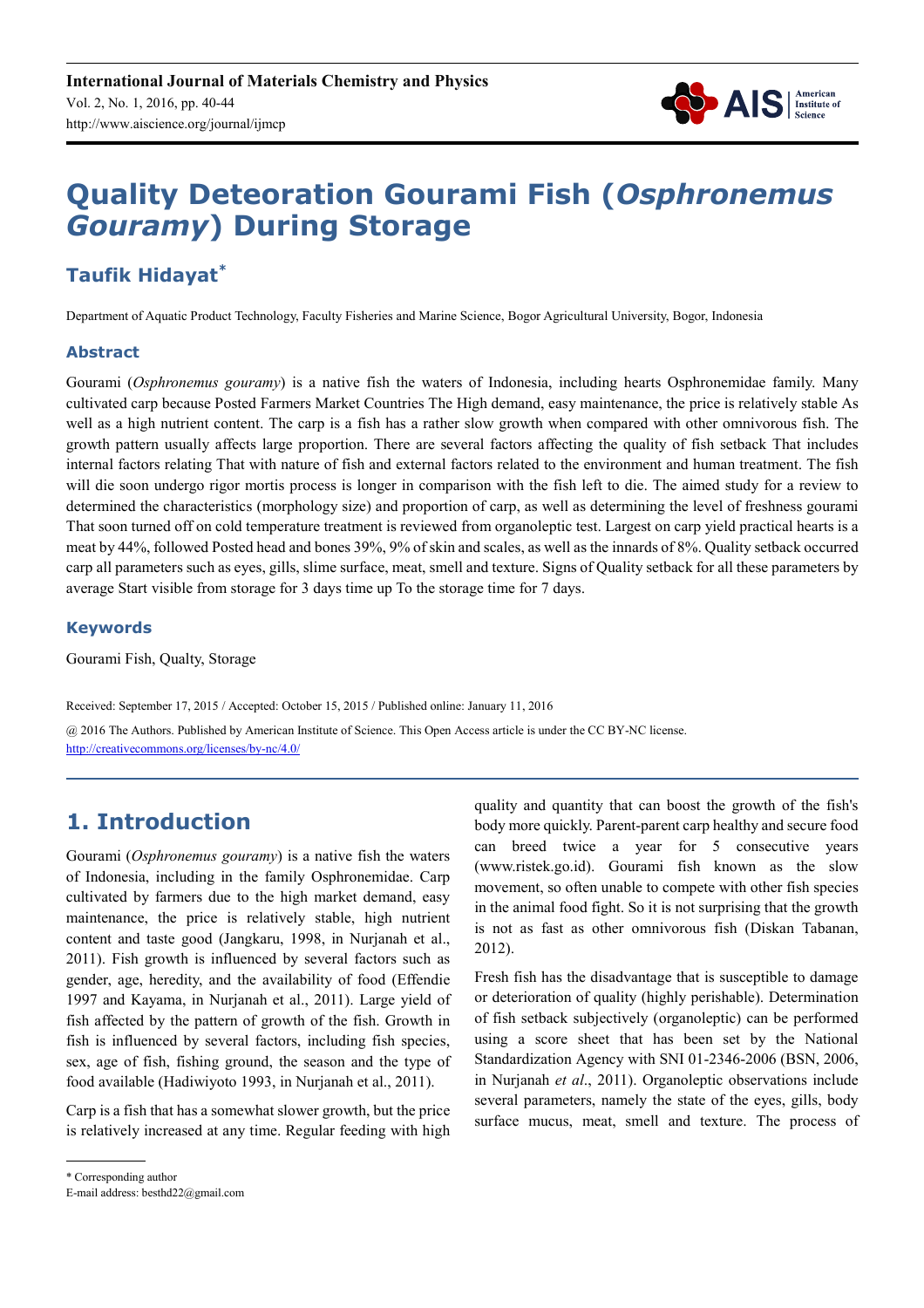deterioration in the quality of the fish will continue if not inhibited. Many factors affect the quality deterioration of fish that includes internal factors that have more to do with the nature of the fish itself, and external factors related to the environment and human treatment. The fish will die soon undergo rigor mortis process is longer than the fish left to die. Low temperature treatment can also be extending the phase of rigor mortis. At low temperature conditions, the growth of spoilage bacteria and biochemical processes that take place in the body of the fish that lead to quality deterioration becomes slower. The aimed study for a review to determine the characteristics (morphology size) and yield of carp, as well as determining the level of freshness gourami That soon turned off on cold temperature treatment is reviewed from organoleptic test.

## **2. Material and Method**

### **2.1. Material and Tools**

The tools used in this lab is based on ISO 01-2729.1-2006 organoleptic scoresheet, while other woods tool in the form of a container for fish, scales, instruments surgical supplies, ruler (ruler ), rags, plastic and stationery supplies. The main materials used in the study is gourami (*Osphoronemeus gouramy*).

#### **2.2. Sampling Techniques**

Carp used in this lab was purchased from the pool in Sempur in the form of fresh fish. The size of the fish used ranged from 21-24 cm. The fish is collected in a plastic bucket container then taken to the laboratory for observation and organoleptic testing by using a score sheet.

### **2.3. Research Method**

The first step is done in the lab is carp divided according sample code 1-5. Carp on sample code 1, 2 total weight was measured and weighed beforehand. After the carp in the 1.2 sample code weeded where entrails, gills and viscera are separated. Carp that have been weeded out and all APISI`s (entrails, gills and viscera) weighed. Once weighed, carp put into a plastic bag according to the code sample and then cooled. The next step is the observation and testing of carp in sensory freshness by using a score sheet for assessment standards

### **3. Result and Discussion**

#### **3.1. Morfology Gourami Fish**

Carp used in this lab is obtained from aquaculture pond, Bogor. The sample used for then measurement of length, width,

height, and weight in a state of total fresh and intact. Carp has a shiny black leather top and silvery white on the bottom. The appearance of carp can be seen in Figure 1.



**Figure 1.** Gourami fish.

Based on the measurement results, obtained data on the size and weight of carp. Parameters observed that the total length, standard length, height and weight of the total. Morphometric data carp can be seen in Table 1

**Table 1.** Size and weight gouramy fish.

| Code    | <b>Total</b> | Raw        | <b>Total</b> |              |
|---------|--------------|------------|--------------|--------------|
| sample  | length(cm)   | length(cm) | $hight$ (cm) | Weight $(g)$ |
|         | 18           | 15         | 7.7          | 119          |
| C       | 20           | 16         | 8.7          | 175          |
|         | 21           | 17         | 9.4          | 191          |
| Average | 59.0         | 16.4       | 8.6          | 161.7        |

Table 1 showed that carp are used in this lab has a total length of 59 cm, standard length of 16.4 cm, height 8.6 cm, and weighs 161.7 grams. According Nurjanah et al. (2011) cultivation of carp fed pellets and natural food taro leaves vary in size at harvest time certain. The size of carp harvested at the age of 2.5 years, 1.5 years and 8 months had an average total weight and total length of the row, ie  $995.45 \text{ g} \pm 1.85 \text{ g}$ ; 36-38 cm,  $697.65$  g  $\pm$  1.24 g; 32-34 cm, 345.55 g  $\pm$  1.42 g; 27-29 cm.

The size and weight of carp affected by growth, sex, age, diet and supportive environment for growth. Growth is change in size, good weight, length or volume in the rate of change of time. Growth is influenced by several factors: factors inside and outside. Factor in a factor that is difficult to control, for example, genetic. The external factor is a factor that can be controlled, such as food and temperature (Effendi, 1997).

#### **3.2. Proportion**

Proportion is the presentation of the weight of the body that can be used to generate economic value of a raw material. The higher the value of Proportion of the raw material, the higher the economic value. Calculations yield is obtained by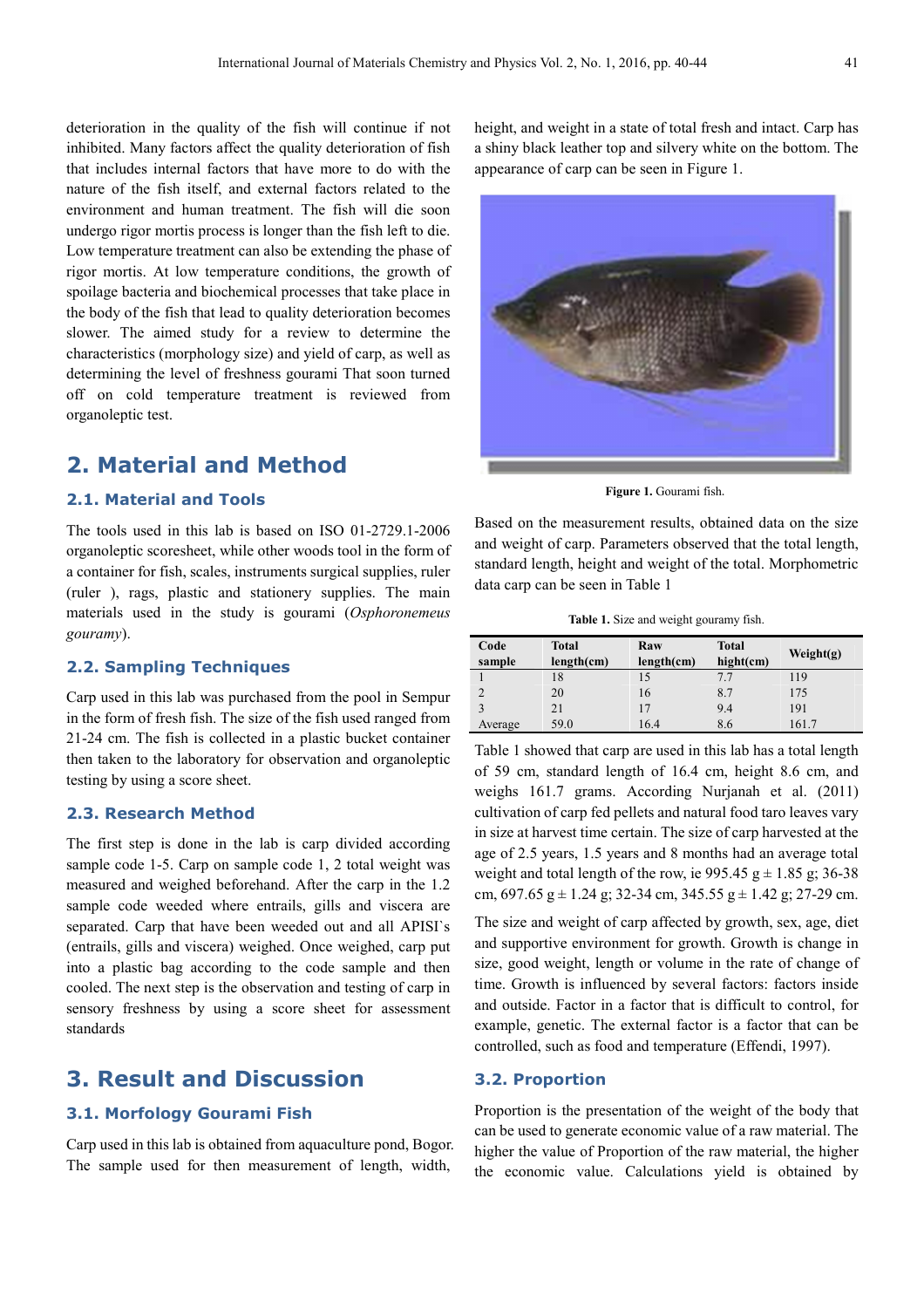comparing the weight of each body part by weight of catfish intact. The percentage yield of meat, skin and scales, head and bones and offal fresh carp can be seen in Figure 2.



**Figure 2.** Presentation proportion gourami fish.

Proportion on the carp in this lab is the meat by 44%, followed by 39% of the head and bones, skin and scales 9%, 8% and offal. According Nurjanah et al. (2011) yield the most widely owned carp namely meat and bone. Proportion of meat in a

row for fish aged 7-12 months, 1.5-2 years of age, and the age of 2.5-3 years, ie 45%, 49% and 52%. Proportion of the bones in a row for age 7-12 months, 1.5-2 years of age, and the age of 2.5-3 years, ie 38%, 34% and 30%. It shows an increase in Proportion of meat and bone yield decrease with increasing maintenance time. While proportion for offal range between 6-8%, 1-2% gills, fins and scales 3-5% 4%. Fish yield is influenced by the pattern of growth. Growth in fish is influenced by several factors, including fish species, sex, age of fish, fishing area, seasons, and the types of food available (Hadiwiyoto, 1993 in Nurjanah et al., 2011).

#### **3.3. Organoleptic Gourami Fish**

Determination of fish quality deterioration is subjectively (organoleptic) is done using a score sheet that has been set by the National Standardization Agency with SNI 01-2346-2006 (BSN, 2006). Sensory or organoleptic test, the testing conducted to provide an assessment of a product, by relying on the senses (Anne, 2010). Observations organoleptic includes several parameters, namely the condition of the eyes, gills, body surface mucus, meat, smell and texture.



Figure 3. Histogram difference storage time and the average value of organoleptic eyes (blue), gills (red), body surface mucus (green), meat (yellow), smells (blue) and textures (brown).

Based on Figure 3 carp decline of quality in all parameters (eyes, gills, slime surface, meat, smell, and texture) with increasing storage time. Shortly after the fish dies, the fish began to undergo a process of degradation or deterioration, caused by three kinds of activities, namely autolysis, chemical, and bacterial (Elias, 1983, Jaya and Ramadan in 2006). Junianto (2003) in Jaya and Ramadan (2006) states that after the dead fish, various process changes the physical, chemical and organoleptic progresses rapidly which eventually leads to decay, with a sequence of process changes include changes in pre rigor, rigor mortis, activity enzymes, microbial activities and oxidation. In general, rigor mortis event consists of three stages: pre rigor, rigor and post-rigor mortis. Determining the level of freshness of the fish can be done through physical parameters, sensory / organoleptic, chemical, and microbiology.

#### **3.4. Quality Eye Level Setback Gurami**

Based on the figure 3, it can be seen that the average value in the storage of 0-1 days is 9. This shows the storage of 0-1 days the fish are still categorized as very fresh, because the organoleptic eyeball (pupil) shiny bright black eyes still prominent and the cornea of the eye membrane is still clear. On the 2nd day almost the same as 0-1 days, the difference between average eyeball fish start. And on the third day of storage signs of deterioration of quality of fish began to be seen that the color of the pupil changed somewhat greyish and somewhat turbid cornea eyeball although still somewhat brighter. At 4-5 days storage markings more visible quality deterioration which started somewhat sunken eyeballs, it is consistent with the statement Hadiwiyato (1993) which states that the decline of fish quality on stage was showing a rather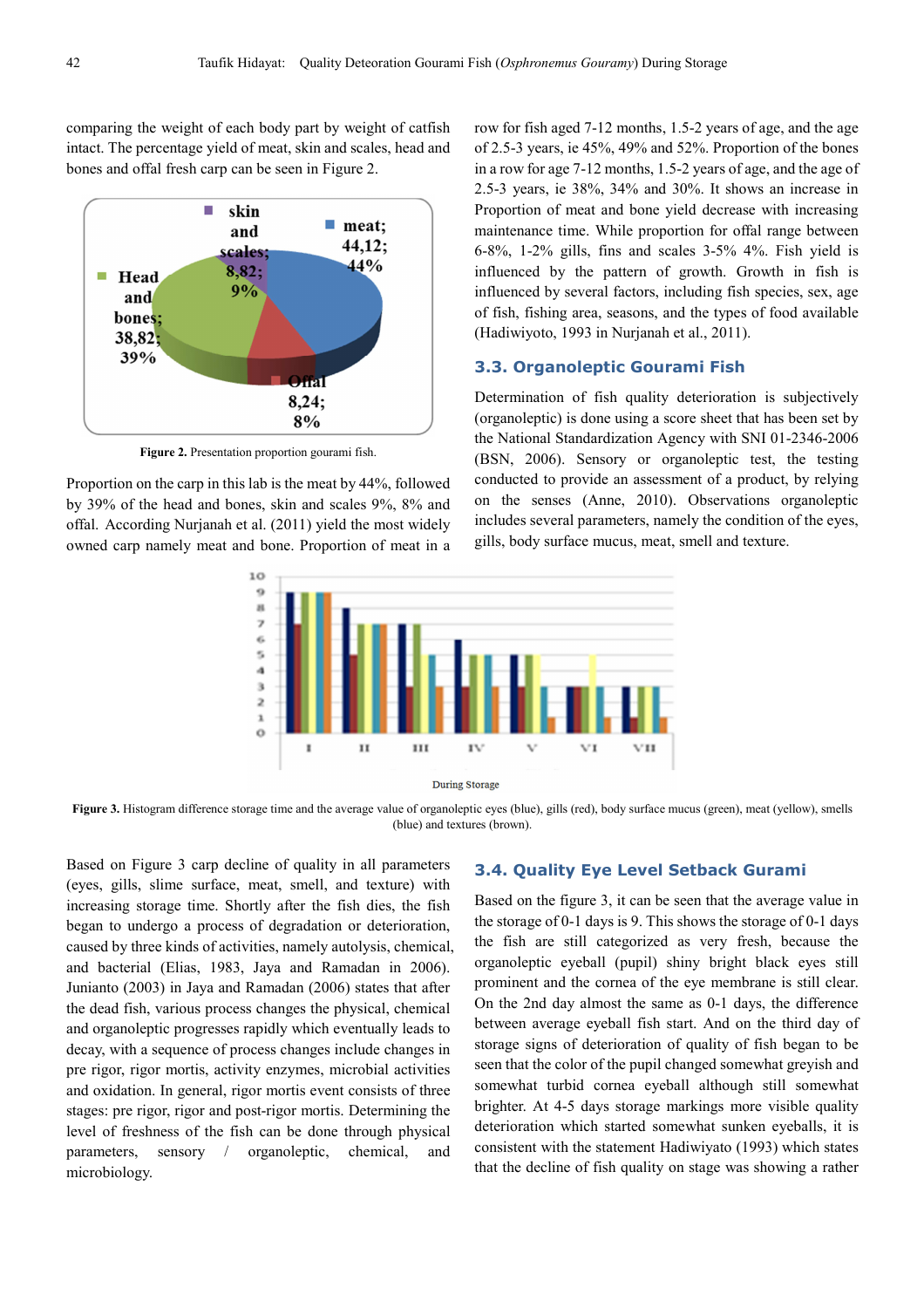sunken eyeball and cornea slightly cloudy, In the 7-day storage of the average value suggests that the organoleptic eyes have changed very real is very sunken eyes and the black sink, looks milky white pupil, and the cornea becomes cloudy and slightly yellow. Based on the results of the organoleptic analysis of the eyes of carp, it is known that the longer the storage of the average value of organoleptic decreased. According to Ilyas (1983), one of the consequences of bacterial growth is so immersed eye and the light faded. FAO (1995) explains that the fish in fresh condition show pupils gray white milk crate covered in slime, eyes sunken and cloudy.

### **3.5. Quality Level Setback Gills Gurami**

In the gills, it can be seen that the organoleptic value of carp on the storage of 0-1 days showed an average value 7 in which the gills of carp already showing a dull red color, but not containing mucus. While the 2-day storage nascent small amount of mucus on the gills of fish. Setbacks quality began to look at the storage of 3-7 days in which the color of the gills in fish change color from pink to red-brown, thick mucus, and there seemed to white patches on the gills. According to Taher (2010) organoleptic fish with these signs can not be consumed again. According Berhimpon (1993), freshly caught fish containing microbes naturally. Microbes are concentrated in three main parts: the surface of the skin, gills and entrails. The number of bacteria in fish vary, depending on the medium in which the bacteria live which is between 102-105 / g on the skin,  $103-105$  / g in the gills and can reach  $107$  / g on the stomach contents. Based on existing data, it can be said that the change of color on the gills that may occur due to the increase in the number of bacteria.

#### **3.6. The Level of Decline of Quality Meat Gurami**

Special observation of the flesh, made an incision in the tail, at the time of the incision, rather tough meat in slices, this shows the fish meat is still fresh. This is in accordance with the opinion of Stansby (1963) in Zakariya et al. (2008) which states that the fresh fish flesh elastic and not easily separated from the bone. Observations show that the first day was very bright cutlet, specific kind, no milking along the spine and abdominal wall intact meat. On day 2-6 of meat organoleptic test score dropped to 5, indicating cutlet slightly less bright, the specific kind, no milking along the spine and abdominal wall intact meat. According to the Indonesian National Standard (SNI) in Widiastuti (2007) stated that the quality of fish that are still suitable for consumption ranges between 5-6. However, these conditions also need to be aware if they have symptoms arise microbiological attack. If already there are signs of better fish are not consumed because it will cause disease.

Score the fish meat on the observation 7th namely 3, which shows the cutlet dull red color clearly along the spine, the soft belly meat. At this stage already begun entering the post-rigor stage, that stage where the stage of rigor mortis has completed the mark with increasing pH and fish meat soft start due to the decomposition of macromolecular compounds into simpler compounds. According to Frazier and Westhoff (1978) in Astawan et al., (1996) states that fish contains non-protein nitrogen (NNP). After the dead fish, the fish will change due to the enzyme that breaks down autolysis NNP, thus increasing the content of nitrogen compounds eg amines and amino acids and glucose for bacterial growth. The compounds of the bacteria producing trimethylamine, ammonia, amines, fatty acids, aldehydes, and sometimes hydrogen and sulfide, markaptan and indole. Such compounds are an indication of the formation of the decay process where the meat is increasingly softened.

#### **3.7. Quality Level Setback Odor Gourami**

The presence of microorganisms in fish also lead to changes in odor. The odor arising from an increase in ammonia (NH3) in the degradation of proteins and H2S gas in the degradation of proteins containing sulfur generated by H2S forming bacteria. The presence of these gases will reduce the level of preference for these gases smell bad. Damage to food caused by microorganisms turned out to be the most harm. It can be seen from the appearance of the fish and from the smell that wafted, which include severe shrinkage, volume shrinkage, changes in the composition due to the formation of toxic compounds in food.

The smell of carp on the first day the score is 1, which indicates a very fresh smell, specific types. A score of 5 on days 3-4 showing the smell of ammonia began to smell and slightly sour smell. On day 5-7 score reached 3 which indicates a strong ammonia odor, there would H2S, clear and foul smells sour. This indicates the fish is not fresh start because in addition to the chemical process occurs, there is also the activity of bacteria which produce ammonia. According to FAO (1995) the condition of the fish is not fresh on the mark with the onset of odors such as acetic acid and gradually turned into a foul smell offensive.

#### **3.8. Texture Quality Organolpetic Gurami**

The first observation of the texture of the fish showed a dense texture, elastic when pressed with a finger and tore the flesh from the bones hard behind with a score of 9. At day 5-7 score to 1 which showed that a very soft texture, fingerprints do not disappear when pressed and easy tore the flesh of the spine. This is because there has been a process of rigor mortis in which at this stage occurs autolysis, which occurs due to the action of the enzyme katepsin decipher complex compounds